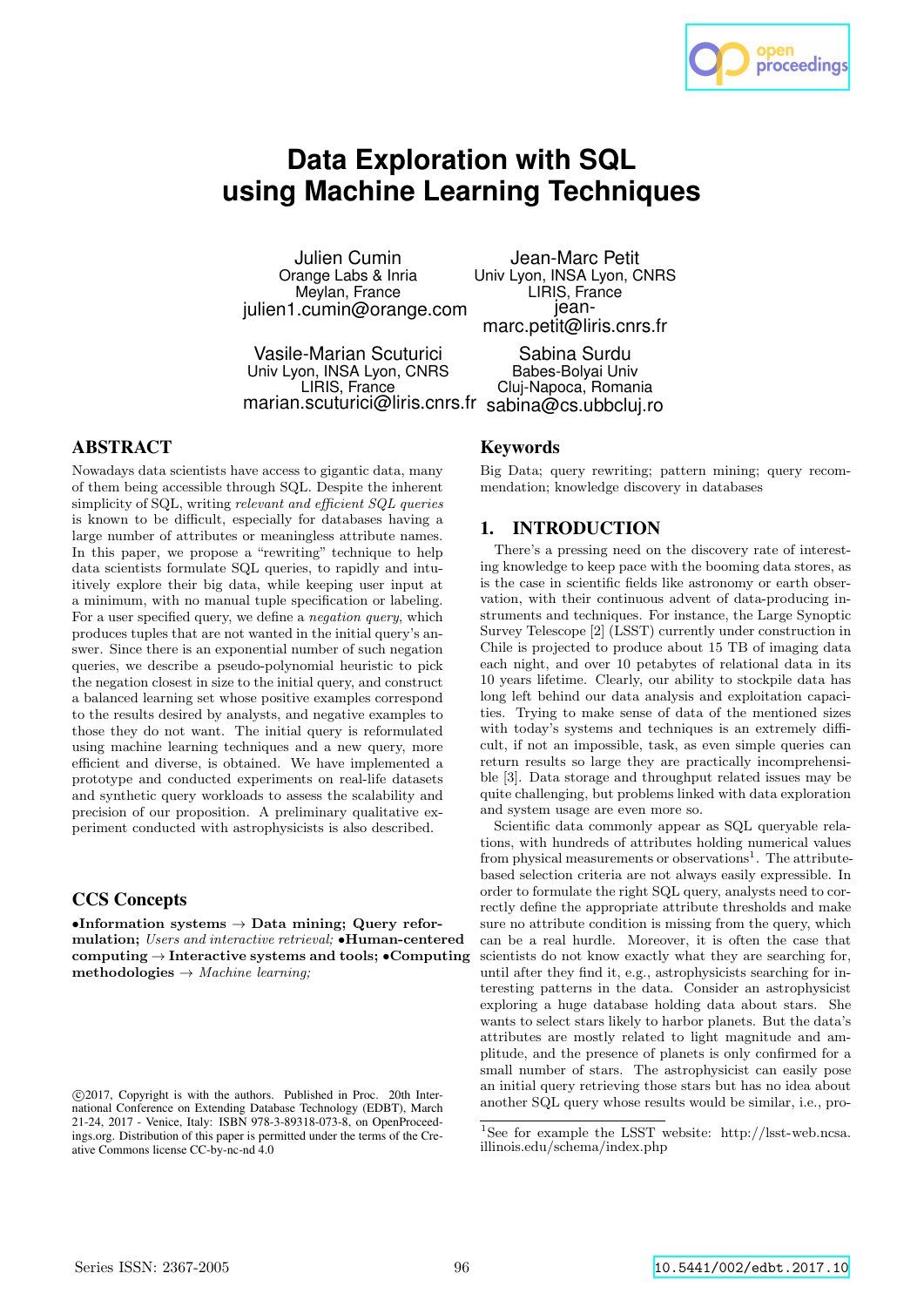viding a fair number of true positives (stars with planets) and a limited number of false positives (stars which surely lack planets), but also introducing new stars, which are likely to have planets.

Given the range of fields which produce or benefit from increasingly sized data, more and more difficult to query by a large spectrum of users, we believe it is crucial to enable data exploration, while keeping the expertise requirements as low as possible.

Example 1 Consider the CA (CompromisedAccounts) relation given in figure 1, inspired from the Ashley Madison data breach<sup>2</sup> [32]. Ashley Madison is a website targeting people that seek out an extramarital affair. AccId is a user identifier and BossAccId is the boss of the user, only if she is also registered online. JobRating is a job performance rating for some of the accounts and normalized to a scale of 1 to 5. MoneySpent and DailyOnlineTime refer to the money spent on the site, and the average daily time spent online by the owner's account, respectively. Status tells whether the user is a governmental employee or not. The meaning of the other attributes is clear from context.

Assume a zealous reporter is searching for governmental users that spend more time online than their bosses. The reporter has built up a somewhat good background in SQL, and poses the following query (initial query):

SELECT AccId, OwnerName, Sex FROM CompromisedAccounts CA1 WHERE Status = 'gov' AND DailyOnlineTime > ANY (SELECT DailyOnlineTime FROM CompromisedAccounts CA2 WHERE CA1.BossAccId = CA2.AccId)

This query produces the tuples corresponding to Casanova and PrinceCharming. But the reporter is interested in as many government officials as possible. Clearly, the problem of relaxing some conditions of the query to get more results has no solution for her. Hovewer, as we will see in the paper, the above query can be reformulated as follows:

#### Reformulated query:

```
SELECT AccId, OwnerName, Sex
FROM CompromisedAccounts
WHERE (MoneySpent >= 90000 AND JobRating >= 4.5) OR
 (MoneySpent < 90000 AND DailyOnlineTime >= 9)
```
We notice that the reformulated query:

- is very much different from the initial one: it includes the new attributes MoneySpent and JobRating;
- it does not contain imbrications, therefore being more efficient, only going once through the relation; when the data volumes are very large, this is obviously of major importance;
- it maintains Casanova and PrinceCharming in the result, but

• is not equivalent to the first query, introducing some diversity in the results: tuples RhetButtler, MrDarcy and BigBadWolf are only found in the new query's result.

However, the reporter does not know in advance the conditions in the reformulation's WHERE clause, which in fact describe a pattern hidden in the data. According to this pattern, accounts spending more than 90k and whose owners do very well at work are likely to belong to cheating governmental employees who spend more time on the website than their bosses do. Same can be assumed about accounts spending less than 90k, but more than one third of a day online. A set of attributes is described based on another set of attributes. We could uncover this pattern by feeding a data mining tool with all these data, then go back to the database and pose the found query. But this poor reporter already deserves all the credit and our sympathy for digging into databases, a field unfamiliar to her. Do we really want to put her through the wringer of delving into the fascinating, yet complex world of data mining and machine learning? Moreover, if on a 10 rows example one could come up with a pattern close to the real one, this is impossible to achieve in a realistic setting.

#### *Problem statement.*

The problem we are interested in can be formulated as follows:

Given a database and a user-specified SQL query that selects data based on some initial condition, we are interested in a reformulation of the initial query that captures the pattern revealed from the initial query's result data.

We do not search for an equivalent query, but for one whose result overlaps the initial query's result to a certain extent, and that also introduces new tuples in its result. The latter represents the exploratory potential of the new query. We set out to build an interaction that allows analysts to explore their data in this fashion, solely through SQL queries.

For a user-specified SQL query  $Q$  on a database  $d$ , we can easily define positive examples, or simply examples, based on Q's answer on d. They correspond to tuples that are wanted by the analyst. One of the challenges is to define the negative examples or counter-examples, i.e., tuples the analyst does not want to see in the result. This, in turn, raises the question of defining a query  $\overline{Q}$  that could be considered as a negation of Q. If the generation of this query  $\overline{Q}$  is possible, we have a set of example tuples, the results of Q's evaluation, and a set of counter-example tuples, obtained from  $\overline{Q}$ 's evaluation. We can then use a data mining technique in a supervised pattern learning approach on these two tuple sets.

For a user-specified query  $Q$  on a database  $d$ , there is an exponential number of possible negation queries  $\overline{Q}$  that can be defined by negating different parts of Q's selection condition. We aim to find the one whose answer size is closest to  $Q$ 's answer size, i.e., the set of positive examples and the set of negative examples are as close as possible in size. We call it the balanced negation query. The "more" balanced the learning set is, the higher its entropy, the better

<sup>2</sup>This is an example we came up with, in no way related to real data from the breach.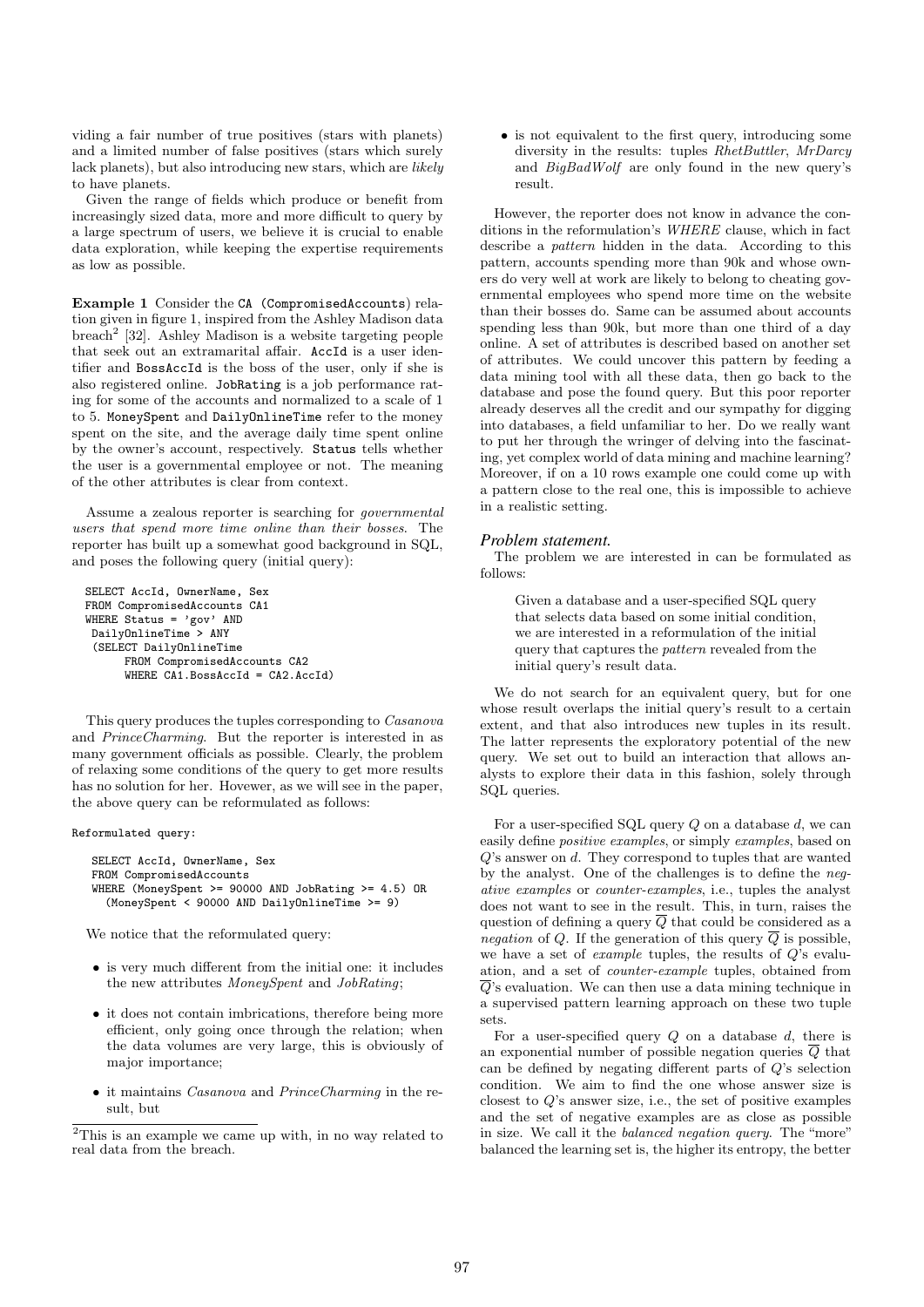| AccId | Owner              | Age | <b>Sex</b> | Money | Daily             | JobRating      | Status | BossAccId |
|-------|--------------------|-----|------------|-------|-------------------|----------------|--------|-----------|
|       | Name               |     |            | Spent | Online            |                |        |           |
|       |                    |     |            |       | Time              |                |        |           |
| 100   | Casanova           | 50  | М          | 100k  | 5 <sub>h</sub>    | 4.5            | gov    | 350       |
| 200   | Don.JuanDeMarco    | 20  | М          | 20k   | 1h                | 2.1            | null   | null      |
| 350   | PrinceCharming     | 28  | М          | 90k   | 4h                | 4.8            | gov    | 230       |
| 40    | Playboy            | 40  | М          | 10k   | $35\text{min}$    | $\overline{2}$ | nongov | 700       |
| 700   | Romeo              | 50  | М          | 30k   | 30 <sub>min</sub> | 3              | nongov | null      |
| 90    | <b>RhetButtler</b> | 40  | М          | 95k   | 4h                | 4.9            | null   | null      |
| 80    | Shrek              | 40  | М          | 25k   | 1h                |                | nongov | 700       |
| 70    | MrDarcy            | 35  | М          | 97k   | 3h                | 4.6            | null   | null      |
| 230   | JackSparrow        | 61  | М          | 30k   | 2 <sub>h</sub>    | 3              | gov    | null      |
| 59    | BigBadWolf         | 31  | М          | 70k   | 9 <sub>h</sub>    | 3              | null   | 200       |

Figure 1: The CompromisedAccounts (CA) relation

for the decision tree algorithm working on it. Pruning the exponential space of negation queries boils down to solving an heuristic based on the Knapsack problem, known to be pseudo-polynomial.

The decision-tree algorithm automatically proposes a new query to the data analyst. This system-generated query can be interesting in the exploratory quest, since its results are close to, yet different from the initial query's results, including new tuples that were not directly accessible before. We propose some quality measures to evaluate the reformulated query quality, especially with respect to its diversity in terms of returned tuples.

We emphasize that:

- the user's input is kept to a minimum, i.e., only a SQL query is expected from her; she does not need to manually label any tuples, or input actual tuple values, an approach frequently used by alternative systems;
- even for users with a data mining background, the job is now much easier, since they only use one system, without any disrupting switches between various tools.

## *Paper contribution.*

To sum up, we propose a simple but powerful approach to deal with the above problem statement. Our main contributions can be summarized as follows:

- For a class of SQL queries, we introduce the notions of positive examples - from the answer set of a query - and negative examples - from the answer set of a negation query.
- Since the set of negation queries is exponential, we propose a pseudo-polynomial Knapsack-based heuristic to identify a negation query whose size is close to the size of the initial query answer.
- The initial query and the selected negation query allow building a learning set on which machine learning techniques, derived from decision trees, are applied. A new SQL query, called a transmuted query, is proposed from the decision tree. Some criteria are proposed to evaluate the quality of the transmuted query.
- We have implemented a prototype and conducted experiments on real-life datasets and synthetic query workloads to assess the scalability and precision of our proposition. A preliminary qualitative experiment conducted with astrophysicists is also described.

## *Paper Organization.*

The rest of this paper is organized as follows. Section 2 discusses queries and their negation queries. A heuristic that prunes the exponential space of negation queries is fully described. In section 3 we present our approach to data exploration, based on automatic query rewriting. We discuss transmuted queries and metrics that assess the quality of the rewriting. Section 4 describes preliminary results on an astrophysics database and the experimental setting for a newly implemented prototype. Section 5 positions our approach with respect to related work. Finally, section 6 concludes our paper.

# 2. SQL QUERIES AND THEIR NEGATION

The challenge we take on is to define the set of tuples that do not verify a query  $Q$ , which reduces to defining a negation query  $\overline{Q}$  of Q. We then explore the exponential space of possible negation queries, and finally present a pseudopolynomial Knapsack-based heuristic to find the negation query whose answer size is closest to the answer size of Q.

# 2.1 Preliminaries

We briefly introduce the notations used throughout this paper (see for example  $[4]$ ). Let d be a database defined on a schema  $\bf{R}$  and  $\bf{Q}$  be a query on  $\bf{R}$ . We denote by  $ans(Q, d)$  the result of the evaluation of Q on d. The domains of attributes are assumed to give either categorical values or numerical values. We assume the database allows null values. As relational languages, we consider both relational algebra for formal notations and SQL for the running example.

## 2.2 Considered relational queries

For the sake of clarity, we consider a simple class of relational queries, basically conjunctive queries extended with some binary operators and a construct to check for NULL values. Identifying a larger class of relational queries is left for future work.

Queries in the considered class have the following form:

$$
Q = \pi_{A_1,\ldots,A_n}(\sigma_F(R_1 \bowtie \ldots \bowtie R_p))
$$

where

- $\pi$  is the projection,  $\sigma$  the selection and  $\bowtie$  the natural join as usual
- $F$  is a conjunction of  $m$  atomic formulas of the form  $\gamma_1 \wedge ... \wedge \gamma_m$  with  $m \geq 1$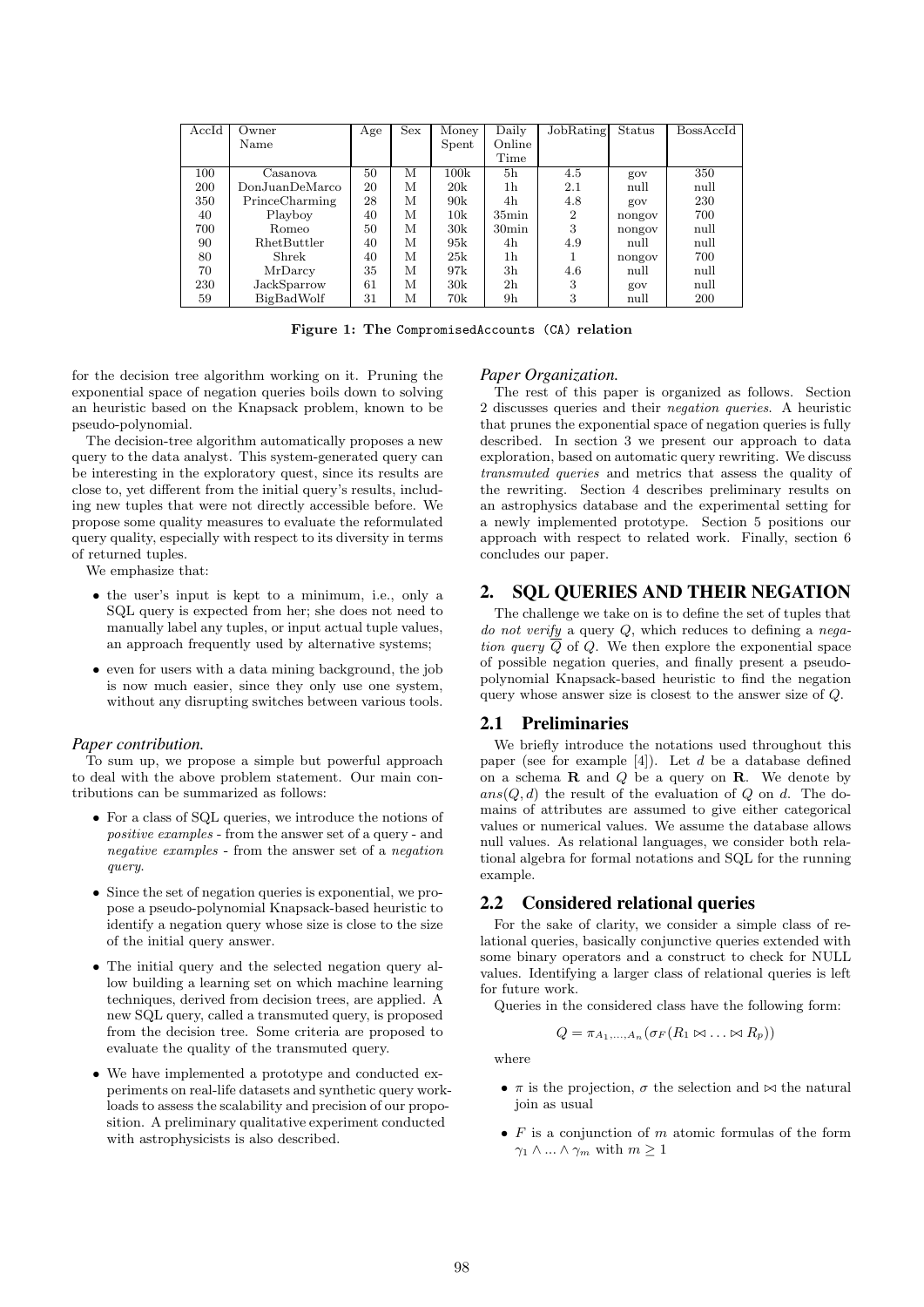- Each atomic formula (or predicate)  $\gamma_i$  in F has the form  $A$  bop  $B$ ,  $A$  bop  $a$ ,  $A$  IS NULL, where  $A$ ,  $B$  are from R, a is a real value or a categorical one and  $bop \in$  $\{ =, <, >, \le, \ge \}$
- An atomic formula  $\gamma$  can be negated; its negation is denoted by  $\neg(\gamma)$ .

We denote by  $attr(F)$  the set of attributes that appear in a selection formula  $F$ . The cardinal of a set  $E$  is denoted by  $|E|$ .

Example 2 To comply with this class of queries, the initial query from example 1 is rewritten as:

```
SELECT CA1.AccId, CA1.OwnerName, CA1.Sex
FROM CompromisedAccounts CA1, CompromisedAccounts CA2
WHERE CA1.Status = 'gov' AND
  CA1.DailyOnlineTime > CA2.DailyOnlineTime AND
  CA1.BossAccId = CA2.AccId
```
For a query Q of the above form, we consider the "reservoir of diversity" (diversity tank) to consist of those tuples for which:

- there exists at least one predicate  $\gamma_i$  whose evaluation is NULL;  $(1)$
- $\bullet$  all the predicates in  $Q$  that do not evaluate to NULL, evaluate to TRUE (2).

Some tuples in this diversity tank might turn out to be interesting for the user, even if they do not appear in the initial query's result. Condition (1) states that, for a tuple to have an exploratory potential, some data the user is interested in about the tuple needs to be unknown. Condition  $(2)$  asks that none of  $Q$ 's predicates evaluate to false. Otherwise, the tuple does not satisfy Q and shouldn't be explored at all, since the user is interested in tuples meeting Q's condition.

Example 3 For our running example, tuples corresponding to employees (CA1.OwnerName) DonJuanDeMarco, Rhet-Buttler, MrDarcy, JackSparrow and BigBadWolf form the diversity tank (and indeed, the reformulated query's new tuples, RhetButtler, MrDarcy and BigBadWolf, came from this set).

Positive examples are denoted by  $E_{+}(Q)$  and come from the query's evaluation result. When the result's size is reasonable, we can consider all its tuples as examples. Otherwise, we can use stratified random sampling for instance to extract a subset of tuples as positive examples. We keep all the possible attributes, so later on in the learning phase we have as many as possible options to learn on. Therefore, we eliminate the projection on  $A_1, ..., A_n$  and obtain:  $E_{+}(Q) \subseteq \sigma_F(R_1 \bowtie \ldots \bowtie R_p).$ 

Example 4 The positive tuples of query Q are those corresponding to employees Casanova and PrinceCharming.

# 2.3 The negation of queries

Let  $Q$  be a query. Its answer set is obtained by simply evaluating Q on the database. We pose the problem of defining  $\overline{Q}$ , a negation query of  $Q$ , i.e., a query whose evaluation produces tuples we do not want to see when evaluating Q. Intuitively,  $\overline{Q}$  should not touch the same tuples of  $Q$ , i.e., the intersection of their respective answer sets should be empty.

Since we aim to uncover dependencies between attributes in the query rewriting process, we keep all the possible attributes that might allow us to distinguish between tuples in the learning step. As for positive examples, we eliminate the projection from the negation queries' definitions hereafter.

One way of computing a negation query for  $Q$  is to consider its entire tuple space  $R_1 \bowtie \ldots \bowtie R_p$  and eliminate those tuples that belong to  $Q$ 's answer. This is in fact the complement of  $Q$ . We consider it to be  $Q$ 's *complete nega*tion and denote it by  $\overline{Q_c}$ :

$$
\overline{Q_c} = (R_1 \otimes \ldots \otimes R_p) \setminus (\sigma_{\gamma_1 \wedge \ldots \wedge \gamma_m} (R_1 \otimes \ldots \otimes R_p)) \quad (1)
$$

There is no guarantee on the answer size of  $\overline{Q_c}$ ; it may be quite different than Q's size. We thus set out to explore the space of alternative negation queries for  $Q$ . We consider negation queries whose selection conditions are generated from Q's selection formula. In this case, we consider that a negation query  $\overline{Q}$  needs to negate at least one of  $Q$ 's predicates.

We exclude foreign key join predicates from the set of predicates that can be negated. They help narrow down the set of tuples that can be used as examples and counterexamples.

To simplify notations, we describe Q's selection formula F as  $F_{\overline{k}} \wedge F_k$ , where  $F_k$  is the conjunction of all the foreign key predicates in F, if any, and  $F_{\overline{k}}$  the conjunction of all the other predicates, i.e., the negatable predicates.

**Property 1** Let Q be a query and  $n = |F_{\overline{k}}|$ , the number of negatable predicates. The number of negation queries  $\overline{O}$ with respect to  $Q$  is exponential in  $n$ .

PROOF. For each negatable predicate  $\gamma$  in  $Q$ , there are three possibilities: (1) keep it in  $\overline{Q}$  as it is, (2) take its negation  $\neg(\gamma)$  or (3) do not consider it at all. Then there are  $3<sup>n</sup>$  possible negation queries, but  $2<sup>n</sup>$  out of them are invalid, since they do not contain any negated predicate from  $F_{\overline{k}}$ . We get  $3^n - 2^n$ , which is in  $O(2^n)$ .

We denote the set of the valid negation queries by  $\{\overline{Q}\}\$ . All the negated  $\gamma_i$  come from  $F_{\overline{k}}$ . We denote by  $attr(F_{\overline{k}})$ all the attributes from  $F_{\overline{k}}$  that appear in predicates that are negated in  $\overline{Q}$ .

Similarly to positive examples, the negative examples are denoted by  $E_-(Q)$  and verify the following:  $E-(Q) \subseteq ans(\overline{Q},d).$ 

Example 5 Let us denote the three predicates in  $Q \text{ CA1.ST-}$  $ATUS = 'GOV' by \gamma_1, CA1.DAILYONLINETIME > CA2.DALLY-$ ONLINETIME by  $\gamma_2$  and CA1.BossAccID = CA2.AccID by  $\gamma$ 3. In our approach there are five possible negations of  $Q$ , with selection formulas:  $\neg(\gamma_1) \land \gamma_3, \neg(\gamma_2) \land \gamma_3, \neg(\gamma_1) \land \gamma_2 \land \gamma_3$  $\gamma_1 \wedge \neg(\gamma_2) \wedge \gamma_3$  and  $\neg(\gamma_1) \wedge \neg(\gamma_2) \wedge \gamma_3$ . If we choose the third one, the negation query  $\overline{Q}$  is:

SELECT \* FROM CompromisedAccounts CA1, CompromisedAccounts CA2 WHERE NOT  $(CA1.Status = 'gov')$  AND CA1.DailyOnlineTime > CA2.DailyOnlineTime AND CA1.BossAccId = CA2.AccId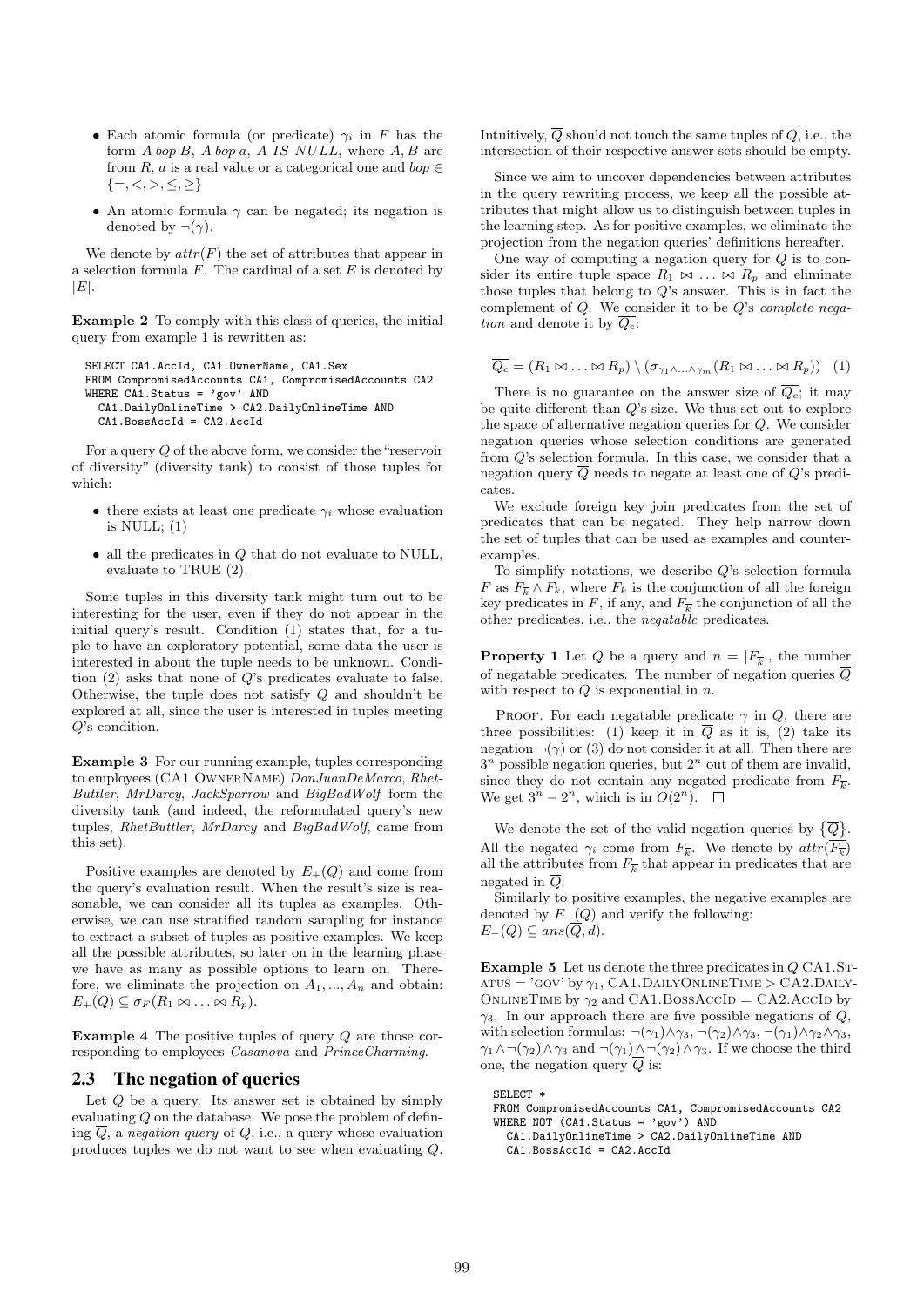Accounts Playboy and Shrek are thus considered to be negative examples. Both Q and  $\overline{Q}$  answer sizes are equal to two.

## 2.4 Pruning the space of negation queries

In this subsection we solve the problem of finding the closest negation query, in terms of its answer size, for a given query, by proposing an heuristic based on the subset-sum problem (related to the knapsack problem). The subsetsum problem is known to be pseudo-polynomial (weakly NP-complete) [7]. The additional constraints we add do not affect the complexity of the algorithm.

#### *Notation.*

To further simplify notations, when there's no confusion between a query Q and its answer, we denote the latter by  $Q$  instead of  $ans(Q, d)$ . Z denotes the entire tuple space  $R_1 \bowtie \ldots \bowtie R_p$ . Similarly, for a predicate  $\gamma_i \in Q$ , we refer to the query  $\sigma_{\gamma_i}(Z)$  simply by  $\gamma_i$ . Since we only touch the selection formula, we ignore  $Q$ 's projection attributes. We denote the negation of a predicate  $\gamma$  by  $\overline{\gamma}$ .

#### *Assumption.*

DataBase Management Systems (DBMS) maintain many statistics for cost-based optimization of query processing. Moreover, to estimate the size of query results and make a decision for choosing a physical plan, data are often assumed to be uniformly distributed. In the sequel, we borrow the same assumptions, i.e., data is uniformly distributed in Z and for a given query  $Q$ , an estimate of the size of its answer  $|Q|$  is supposed to be known. We denote the probability that a tuple in Z verifies  $\gamma_i$  by  $P(\gamma_i)$ . The cardinality of  $\gamma_i$ is  $|\gamma_i| \simeq P(\gamma_i) * |Z|$ . The probability that a tuple satisfies both  $\gamma_i$  and  $\gamma_j$  is  $P(\gamma_i \wedge \gamma_j) = P(\gamma_i) * P(\gamma_j)$ . The cardinality of the set of rows satisfying both predicates is estimated by  $|\gamma_i \wedge \gamma_j| \simeq P(\gamma_i) * P(\gamma_j) * |Z|.$  The probability of a negated predicate  $\overline{\gamma_i}$  is  $P(\overline{\gamma_i}) = 1 - P(\gamma_i)$ , and  $P(Q \cup \overline{Q_c}) = 1$ .

We can now give a more formal description of our problem of finding the most balanced learning set corresponding to a query Q.

### *Balanced negation query.*

Let us consider a query  $Q$  with  $n$  negatable predicates in  $F_{\overline{k}}$  and l foreign key join predicates in  $F_k$ . The problem statement is the following:

Given such a query Q, find a negation query  $\overline{Q}$ of Q such that:

- (1) its answer size  $|\overline{Q}|$  is closest to  $|Q|$ , i.e.,  $abs(|Q|-\$  $|\overline{Q}|$ ) is minimized,
- (2)  $Q$  negates at least one predicate from  $F_{\overline{k}}$ ,
- (3)  $\overline{Q}$  can contain any number of the rest of the predicates from  $F_{\overline{k}}$ , negated or not, and
- (4)  $\overline{Q}$  contains all the predicates from  $F_k$ .

 $\bigwedge_{i=1}^{n+l} a_i$ , where  $a_i$  is a predicate. Let us consider the predi-The possible solutions to this problem have the form  $\overline{Q} =$ cates for  $\overline{Q}$  as a (n+l)-tuple denoted by s. The components of s are:

(1) the predicates from  $F_k$ ,

(2) any predicate from  $F_{\overline{k}}$ , or its negation, or the "identity" element  $Q \cup \overline{Q_c}$ , i.e., the predicate is not considered at all in  $\overline{Q}$ .

s can be represented as:  $s = (a_1, \ldots, a_{n+l}) = (\gamma_{k_1}, \ldots, \gamma_{k_l},$  $(e_1,\ldots,e_n)$  with  $\gamma_{k_i} \in F_k$  and  $e_j \in \left\{\gamma_{\overline{k}_j},\overline{\gamma_{\overline{k}_j}},Q\cup\overline{Q_c}\right\}$ , for all  $\gamma_{\overline{k}_j} \in F_{\overline{k}}$ .

Therefore every negation query  $\overline{Q}$  can be represented as such a tuple s and its cardinality is estimated by  $|\overline{Q}| = |s|$  $\prod^{n+l}$  $P(a_i)\bigg) * |Z| = \bigg(\prod^{n+l}$  $|a_i|$  $|Z|$  $\Bigr) * |Z|.$ 

 $i=1$  $i=1$ Our problem now is in fact a particular case of the subset product problem [19, 26], known to be NP-hard [24]:

Given a set  $E = \{e_1, \ldots, e_n\}$  of integer values and a number  $m$ , does there exist a subset  $F$  of E, such that  $\prod$  $e_i \in F$  $e_i = m$ ?

For a given query  $Q$ , we need to choose all the predicates in  $F_k$  and one of three possible versions for the predicates in  $F_{\overline{k}}$ , such that the product of their probabilities multiplied by the cardinal of the tuple space  $Z$  is as close as possible to the size of Q, the target number.

Applying logarithms on this product, we pass from the subset-product problem to a kind of subset-sum problem on real numbers (the pseudo-polynomial algorithm is working on integers).

$$
\sum_{e_i \in F} log(e_i) = log(m)
$$

We propose a heuristic by introducing a tolerable approximation in the precedent relation:

$$
\sum_{e_i \in F} \lfloor log(e_i)*sf \rfloor = \lfloor log(m)*sf \rfloor
$$

where the *scale factor*  $sf \geq 1$  is used to reduce the approximation due to rounding logarithms.

Our problem can now be expressed as a particular case of the subset-sum problem, also known to be NP-complete:

Given a total weight |Q| and a set of  $n + l$   $a_i$ objects, l of them with fixed weights  $|\gamma_{k_i}|$ , i =  $1, \ldots, l$ , and n of them with three possible weights  $|e_j| \in \left\{ |\gamma_{\overline{k}_j}|, |\overline{\gamma_{\overline{k}_j}}|, 1 \right\}, \ j = 1, \ldots, n$ , choose all the  $\gamma_{k_i}$  objects and a version for **each** of the  $e_j$ objects, such that: (1) the sum of the combined weights of the chosen objects is as close as possible to |Q| and (2) at least one of the  $e_i$  objects is negated.

If  $s$  is the solution tuple, its combined weight is its cardinality as defined above, and condition (1) translates to minimizing  $abs(|Q| - |s|)$ .

The heuristic described in algorithm 1 solves this problem. All the objects in the fixed-weights vector  $f_k$  are in the output; the target weight  $w$  is updated accordingly (lines 2-3). Function *weight* calculates the weight of  $s$ , i.e., the number of rows estimated to satisfy all the predicates currently in s. From here on out, we only work with the  $f_{\overline{k}}$ vector of negatable objects / predicates. For each such predicate (weight:  $lWs[i].pW$ ), BALANCEDNEGATION assumes its negation (weight:  $lWs[i].nW$ ) is part of the solution. It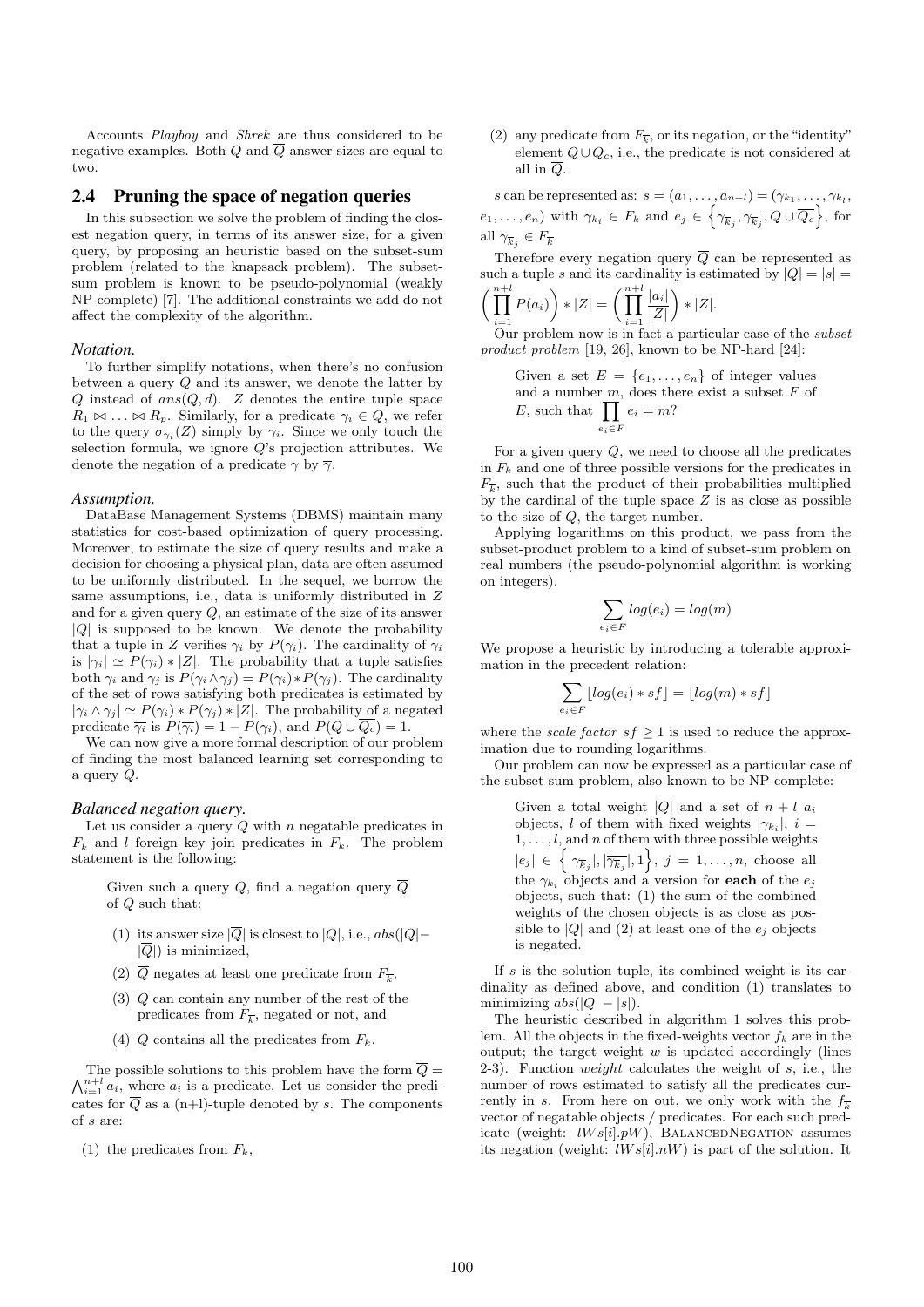finds an optimal solution for the rest of the predicates and a correspondingly updated weight (lines 5 - 15). This solution could contain only positive objects, but the current predicate is always added with its negated form, so restriction  $(2)$  in the problem statement is met. Out of the *n* possible solutions, the one that gets closer to the target weight is chosen. We set the scale factor sf parameter value to 1000 (see experiment 2 in section 4.1).

| <b>Algorithm 1:</b> Knapsack-based heuristic to find the bal-          |
|------------------------------------------------------------------------|
| anced negation of a query                                              |
| 1 procedure BalancedNegation $( Z ,  Q , f_k, f_{\overline{k}}, sf)$ ; |

|                | <b>Input</b> : the size of the tuple space $ Z $ ; the target                  |
|----------------|--------------------------------------------------------------------------------|
|                | weight  Q ; <i>l</i> -vector of fixed weights $f_k$ ;                          |
|                | <i>n</i> -vector of negatable weights $f_{\overline{k}}$ ; scale factor        |
|                | s f                                                                            |
|                | <b>Output</b> : $l + n$ -vector of chosen objects s; s's weight s <sub>w</sub> |
|                | <b>2</b> $s := f_k; s_w := weight(s)$ ;                                        |
|                | 3 $w := \frac{ Q }{s}$ ;                                                       |
|                | $4 \, mW := 0:$                                                                |
| 5.             | for $i \leftarrow 1$ to n do                                                   |
| 6              | $lWs := f_{\overline{k}};$                                                     |
| $\overline{7}$ | $rW := lWs[i].pW;$                                                             |
| 8              | $lWs. Remove(i)$ ;                                                             |
|                |                                                                                |
| 9              | $tW := \frac{w* Z }{ Z -rW}$ ;                                                 |
| 10             | $tW := - \left  \ln(\frac{tW}{ Z }) * sf \right  ;$                            |
| 11             | for $j \leftarrow 1$ to $n-1$ do                                               |
| 12             | $lWs[j].pW := -\left[\ln(\frac{lWs[j].pW}{ Z }) * sf\right];$                  |
| 13             | $lWs[j].nW := -\left[\ln(\frac{ Z -lWs[j].pW}{ Z }) * sf\right];$              |
| 14             | end                                                                            |
| 15             | SubsetSum(lWs, tW, out oObj, out oW);                                          |
| 16             | $oW := \left  e^{\frac{(-oW)}{sf}} *  Z  \right  ;$                            |
| 17             | $mWL := \left  \frac{ Z -rW}{ Z } * \omega W \right  ;$                        |
| 18             | if $mWL > mW$ then                                                             |
| 19             | $mW := mWL;$                                                                   |
| 20             | $CompleteSol(i, s, s_w, oObj, mWL)$ ;                                          |

In lines 10-14 BalancedNegation transforms the input in order to apply a classic Knapsack algorithm on it. For each predicate, the algorithm computes its probability and then logarithms it. Since probabilities are subunitary, all the logarithms are negative and quite small, so they are multiplied by the scale factor  $sf$ , and the opposite of their integer part is retained. The same treatment is applied to the target weight. SUBSETSUM in line 15 computes an optimal solution in vector  $oObj$  with the corresponding sum of the solution subset in  $\partial W \leq tW$ . The only difference from the classic algorithm is that, if object  $lWs[i]$ 's positive version  $lWs[i].pW$ is chosen, then its negation can not be part of the solution and vice-versa.

21 end 22 end

> The output weight oW is transformed back in line 16. Lines  $17-21$  choose the best out of the n possible solutions adding the temporarily removed object at position  $i$  with its negated version (CompleteSol).

# 3. AUTOMATIC QUERY REWRITING

We now describe the machine learning stage that uncovers relevant patterns in the data. Starting from a user's initial query Q, the system automatically generates its negation  $\overline{Q}$ . It then assembles a learning set from  $E_+(Q)$  and  $E_-(Q)$ , which is fed into an implementation of the C4.5 decision tree learning algorithm. The output decision tree's patterns are forthrightly translated into a relational selection condition, yielding a new SQL query, the transmuted query of Q. Different criteria evaluating the quality of our machine learning-based rewriting approach are defined.

## 3.1 Learning set construction

Once we have the positive and the negative example sets, we can build a learning set. As stated before, we do not aim at producing a reformulated query that provides the exact, precise answer of the initial query. Instead, we want to help the analyst formulate a query that better answers his expectations. These guesswork stages do not require the consideration of all the data if its size is very large. A detailed study of the guarantees we can provide for learning is outside the scope of this paper.

**Definition 1** Given a query Q and its negation  $\overline{Q}$ , a learning set is defined on the schema of  $(R_1 \bowtie ... \bowtie R_p)$  $attr(F_{\overline{k}}) \cup Class.$  Its tuples come from  $E_+(Q)$  and  $E_-(Q)$ , with the addition of the  $+$ , and the  $-$  value, respectively, for the new Class attribute.

We exclude attributes in  $attr(F_{\overline{k}})$  from the learning set's schema to avoid learning (part of) the selection condition expressed in the initial query.

Example 6 Going further with the running example, we obtain the learning set described in Figure 2. The Status attribute, i.e., the only attribute in  $attr(F_{\overline{k}})$ , has been suppressed and the Class attribute has been added with the corresponding + and − values.

Decision tree-based machine learning methods construct a tree that determines a class variable as a function of input variable values. A path from its root to a leaf forms a conjunction of conditions on the input variables. The class of the data that fall through this path is given by the label of its leaf. The supervised model construction, i.e., tree structure and conditions placed on internal nodes, based on a learning set, depends on the used algorithms. We chose the C4.5 algorithm [29]. It allows us to predict the values of the Class attribute depending on a set of attributes from the learning set.

# 3.2 Building the selection condition from a decision tree

Starting from a decision tree, it's relatively straightforward to build a relational selection condition by traversing the tree in depth. A branch in a tree is a direct path from its root to a leaf. A branch in the decision tree is a conjunction of boolean conditions on a tuple's attributes values. The class of the tuple is the label on the leaf of the branch. The set of branches leading to the class of positive tuples "+" can thus be seen as a disjunction of conjunctive clauses obtained from the branches. This disjunction can hence be used like a new relational selection condition.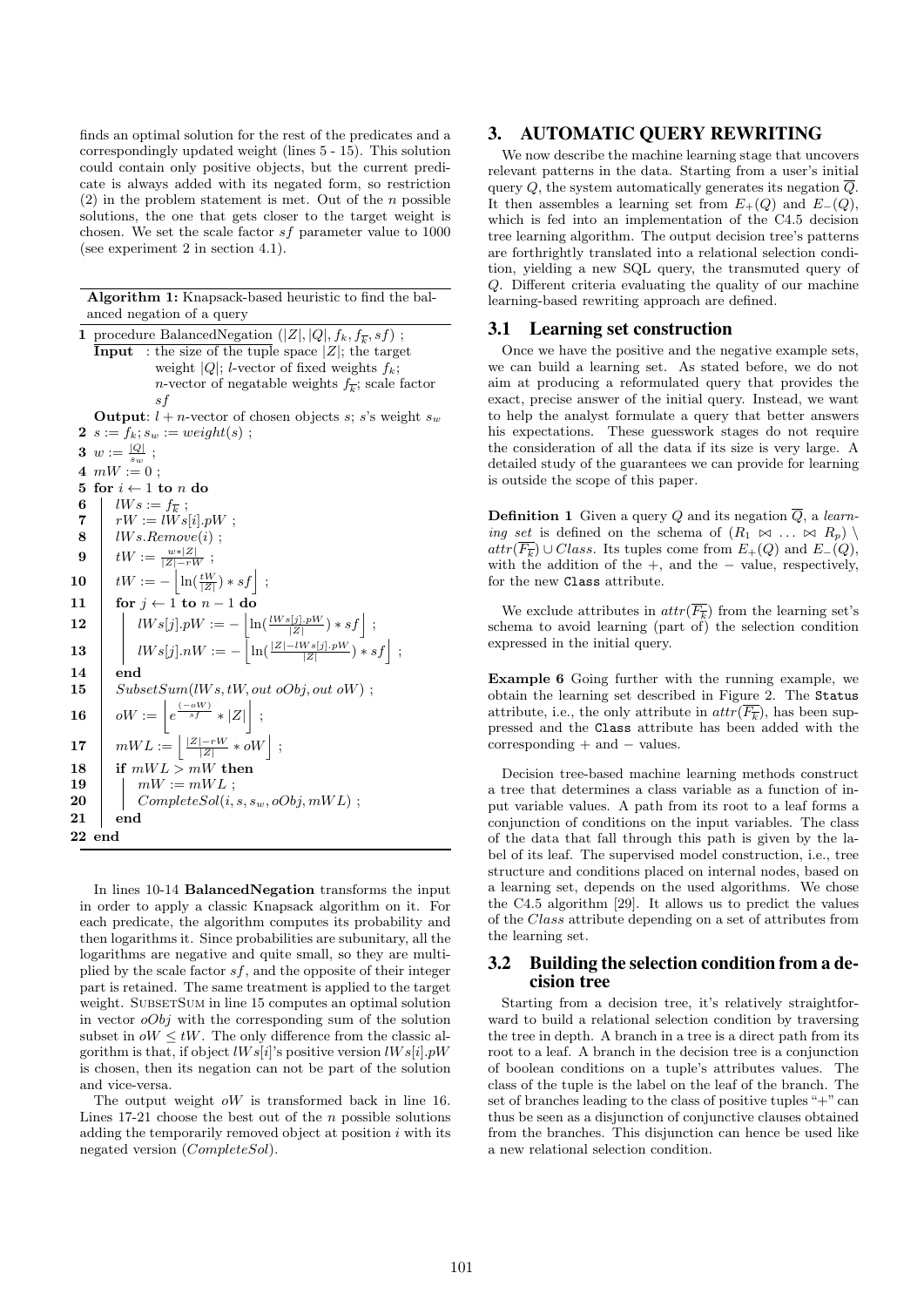| $_{\rm CA}$ | $\rm AccId$ | Owner          | Age | Sex | Money           | Daily          | JobRating | BossAccId | Class |
|-------------|-------------|----------------|-----|-----|-----------------|----------------|-----------|-----------|-------|
|             |             | Name           |     |     | Spent           | Online         |           |           |       |
|             |             |                |     |     |                 | Time           |           |           |       |
|             | 100         | Casanova       | 50  | м   | $100\mathrm{k}$ | 5 <sub>h</sub> | 4.5       | 350       |       |
|             | 350         | PrinceCharming | 28  | М   | 90k             | 4h             | 4.8       | 230       |       |
|             | 40          | Playboy        | 40  | М   | $10\mathrm{k}$  | $35\text{min}$ |           | 700       |       |
|             | 80          | Shrek          | 40  | М   | 25k             | 1h             |           | 700       |       |

Figure 2: Learning set built from  $E_+(Q)$  and  $E_-(Q)$ 

Definition 2 Let *lSet* be a learning set obtained from a query  $Q$ . Let  $decisionTree$  be the decision tree learned from  $lSet$  to predict the values of the *Class* attribute. Let  $b$  be a positive branch of  $decisionTree$ , i.e., from the root to a leaf labeled +. We use the following notation for the disjunction of conjunctions leading to positively labeled leaves:

$$
F_{new} = \bigvee_{b \in decisionTree} \bigwedge_{e \in b} e
$$

where e has the form  $A_i$  bop v,  $A_i$  is an attribute in *lSet*, bop is a usual binary operator, and  $v$  is a numerical or categorical value.

Definition 3 Let Q be a query. The rewritten query obtained from  $Q$ , denoted by  ${}^tQ$ , is defined as follows:

$$
{}^{t}Q = \pi_{A_1,\ldots,A_n}(\sigma_{F_{new}}(R_1 \bowtie \ldots \bowtie R_p)).
$$

We call it the transmuted query thereafter.

The transmuted query has a completely new selection condition that can include attributes not identified as useful in the initial query. Moreover,  ${}^tQ$  is obviously simpler and quicker if the initial query is nested with, for example, the EXISTS or bop ANY operators. The rewriting is mechanically simplified by a single selection (a single data scan only).

Example 7 In the running example, a decision tree algorithm finds the condition (MoneySpent >= 90000 AND JobRating >= 4.5) OR (MoneySpent < 90000 AND DailyOn**lineTime >= 9)**. The corresponding rewritten query  ${}^tQ$  is:

```
SELECT AccId, OwnerName, Sex
FROM CompromisedAccounts
WHERE (MoneySpent >= 90000 AND JobRating >= 4.5) OR
 (MoneySpent < 90000 AND DailyOnlineTime >= 9)
```
# 3.3 Quality criteria

It is difficult to make guarantees about the precise relationships between the initial query  $Q$  and its rewriting  ${}^{t}Q$ , since the latter depends on the patterns discovered in the learning phase. We can however describe the sets of tuples involved in the rewriting process and give their optimal properties:

- Z: the entire tuple space  $R_1 \bowtie \ldots \bowtie R_p$
- tuples fulfilling  $F_k$  and tuples fulfilling  $F_{\overline{k}}$
- $ans(Q, d)$ : the set of tuples from the initial query Q on d, i.e., tuples that meet both  $F_k$  and  $F_{\overline{k}}$
- $ans(\overline{Q}, d)$ : the set of tuples from the negation  $\overline{Q}$  of Q on d, i.e., tuples that meet  $F_k$ , but do not meet  $F_{\overline{k}}$
- $E_{+}(Q)$ : the set of positive tuples
- $E_-(Q)$ : the set of negative tuples
- $ans({}^tQ,d)$ : the set of tuples from the new query  ${}^tQ$ on d

We now explicitly define a number of criteria and metrics that assess the quality of  ${}^tQ$ , the query obtained from  $Q$ .

## *3.3.1 Representativeness of the initial data*

Our objective is to obtain a query  ${}^tQ$  whose evaluation is representative of Q's results. Since the supervised learning process uses examples and counter-examples, we can expect to obtain patterns that help meet this criterion. We concretely measure it with the following formulas:

$$
\frac{{}^{t}Q \cap Q|}{|Q|} \underset{\text{optimal}}{=} 1 \tag{2}
$$

$$
\frac{|^t Q \cap \pi_{A_1,\dots,A_n}(\overline{Q})|}{|\pi_{A_1,\dots,A_n}(\overline{Q})|} \underset{\text{optimal}}{=} 0 \tag{3}
$$

Equation 2 justifies the direct representativeness of the data obtained from  ${}^tQ$  with respect to the data obtained from  $Q$ : optimally, we should find in  ${}^tQ$  all the tuples of Q. In a similar manner, equation 3 evaluates the proportion of tuples from  $\overline{Q}$  found in <sup>t</sup>Q, which should be as small as possible.

Example 8 Criteria 2 and 3 are optimal for the transmuted query in example 7. Indeed, this query retrieves both positive tuples Casanova and PrinceCharming, and does not produce any of the negative tuples Playboy or Shrek.

### *3.3.2 Diversity with respect to the initial data*

The objective of the rewriting process is to produce a query that is similar to an initial query specified by the user (measurable by the previous criterion), but that also answers the user's exploratory expectation, and thus, presents new tuples to the user. Therefore, it is important that this set of new tuples is not only not empty (equation 4), but also of a suitable size: not too small with respect to the data initially obtained by the user (equation 5), nor comparable to the size of the entire set of tuples (equation 6). If the last condition is not met, the user will most likely have difficulties interpreting the result.

$$
{}^{t}Q \cap (\pi_{A_1,\ldots,A_n}(Z) - (Q \cup \pi_{A_1,\ldots,A_n}(\overline{Q}))) \neq \emptyset \qquad (4)
$$

$$
|{}^{t}Q \cap (\pi_{A_1,...,A_n}(Z) - (Q \cup \pi_{A_1,...,A_n}(\overline{Q})))| \not\ll |Q|
$$
 (5)

$$
|{}^{t}Q \cap (\pi_{A_1,...,A_n}(Z) - (Q \cup \pi_{A_1,...,A_n}(\overline{Q})))| \ll |\pi_X(Z)| \;\; (6)
$$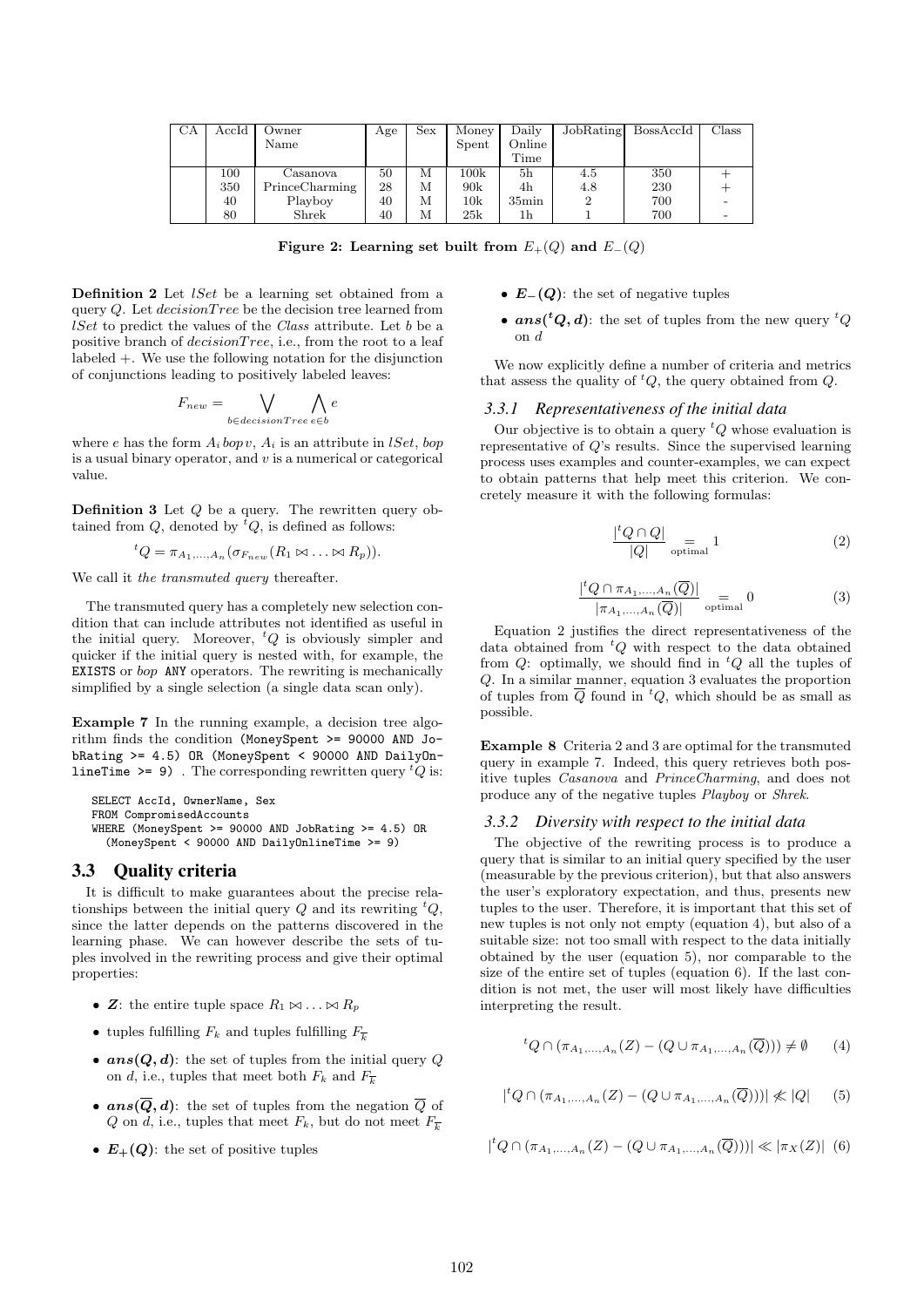**Example 9** The rewritten query  ${}^tQ$  from example 7 produces three new tuples RhetButtler, MrDarcy and BigBad-Wolf, so criterion 4 is fulfilled. These three tuples are numerically comparable with respect to the 2 initial tuples (5), and are less numerous than the ten possible tuples (6).

We give the compact representation of the query rewriting approach in algorithm 2.

| <b>Algorithm 2:</b> query rewriting                                                             |
|-------------------------------------------------------------------------------------------------|
| 1 procedure QueryRewriting $(Q, d)$ ;                                                           |
| Input : a query $Q$ , database d                                                                |
| <b>Output:</b> the transmuted query ${}^tQ$                                                     |
| 2 let $Q = \pi_{A_1,,A_n}(\sigma_{F_k \wedge F_{\overline{k}}}(R_1 \bowtie  \bowtie R_p))$ ;    |
| $3$ SplitInTrainingAndTestSets(d, out trSet, out teSet);                                        |
| 4 $E_{+}(Q) := EvaluateQuery(Q, trSet);$                                                        |
| 5 $\overline{Q} := \text{BalancedNegation}( \text{trSet} ,  Q , F_k, F_{\overline{k}}, 1000)$ ; |
| 6 $E_{-}(Q) := EvaluateQuery(Q, trSet)$ ;                                                       |
| 7 $ISet := BuildLearningSet(E_{+}(Q), E_{-}(Q), attr(\overline{F_{\overline{k}}}))$ ;           |
| 8 decisionTree := $FindC45(1Set)$ ;                                                             |
| 9 $F_{new} := \bigvee_{b \in decisionTree_+} \bigwedge_{e \in b} e$ ;                           |
| 10 return ${}^tQ = \pi_{A_1,,A_n}(\sigma_{F_{new}}(R_1 \bowtie  \bowtie R_p))$ ;                |
|                                                                                                 |

# 4. IMPLEMENTATION AND EXPERIMEN-TAL RESULTS

We have implemented the proposition made in this paper in C# and SQL Server, with the C45Learning classifier in the Accord.NET library [1], which implements the C4.5 algorithm [29]. We have conducted experiments first to evaluate the accuracy of the generated negation query with respect to an optimal negation query and second, to study the efficiency of the generation of negation queries. Based on previous results [13], we also have briefly described a validation of SQL data exploration with Astrophysicists on a real-life example.

# 4.1 Scalability and precision

Our proposition makes use of several existing pieces of work (e.g. decision tree, query evaluation) which are not detailed here. We focus on the most difficult part of our proposition, i.e., the heuristic to identify a negation query whose result size is similar to the size of the answer set of the initial query. Quality criteria detailed in section 3.3 require a cohort of users to assess the results and will be addressed in future work.

For a given query, our Knapsack-based heuristic is evaluated with respect to its accuracy, how good is the result with respect to the best possible negation query and its efficiency.

Both accuracy and efficiency have been studied with respect to different query workloads, a varying number of predicates in the initial SQL query and the values of the sf parameter.

## *Experimental setup.*

In our experiments we used two datasets:

• Iris: a small well-known dataset describing the properties of some species of iris flowers. The dataset has 150 tuples only, four numerical attributes and one categorical attribute. It was chosen to easily compute

(and understand) all the possible negation queries for a given query.

• Exodata: a scientific dataset containing 97717 tuples and 62 attributes (see next section for more details).

We generated a query workload as follows: for a fixed number of predicates in a query (from 1 to 200), a predicate of the form A bop value is generated by randomly choosing an attribute A, the operator bop from a list of possibilities  $\{\equiv\}$  for categorical attributes,  $\{\leq,\leq=,\geq,\geq=\}\$  for numerical attributes), and the corresponding value value  $\in$  $Dom(A)$  for attribute A.

We assume to have statistics available for each attribute in the database, and hence the size of the database does not interfere with the performance of the algorithm.

To assess the distance between the negation proposed by our heuristic and the "best negation" for a query, we proceeded as follows: for a given query  $Q$ , we computed all its negations  $\overline{Q}$ ; it has been indeed possible since the number of predicates remained small on our workloads.

We denote by  $Q_T$  the negation query closest in size to  $Q$ and by  $Q_K$  our approximated negation of  $Q$ .

The **distance** between  $Q_K$  and  $Q_T$  is defined by

$$
abs(|\overline{Q}_K|-|\overline{Q}_T|)/|Z|
$$

where  $|Z|$  is the size of all possible tuples. The closer the distance is to zero, the better the heuristic (and conversely, the closer to one, the worse the heuristic).

#### *Experiment 1.*

To evaluate the impact of the number of predicates on the accuracy and computation time of the approximated negation, we fixed the scale factor  $sf= 1000$  and we generated a query workload of 10 random queries with 1 to 9 predicates.

A query type is defined by its number of predicates. For each query type, we processed 10 queries and we displayed several values: the minimum distance, the first quartile, the third quartile and the maximum distance via a box plot. The average values for the distance are also given.

Figure 3 (top-left) shows the distance between the proposed heuristic and the closest negation (accuracy). For three predicates, we have a very bad result for one generated query (distance around 0.84) but, on average, the errors are around 0.2, which remains acceptable. The results show that the more predicates a query has, the better the heuristic is, very close to the best solution. With more than 6 predicates, the heuristic turns out to be very precise. Accuracy for both datasets is always excellent whenever the number of predicates exceeds six.

Figure 3 (top-right) shows good performances for the proposed heuristic on both datasets, always less than 0.2s.

## *Experiment 2.*

The second test evaluates the impact of the scale factor sf on the accuracy of the approximated negation. The scale factor sf varies between 1 and 10000. As in the previous experiment, we used a query workload with 10 random queries for each type of test defined by the number of predicates (between 5 and 20) and different values of sf.

In our tests on *Exodata*, we observe that the accuracy is affected by different values of sf. For the same number of predicates, as the value of sf is increasing, the accuracy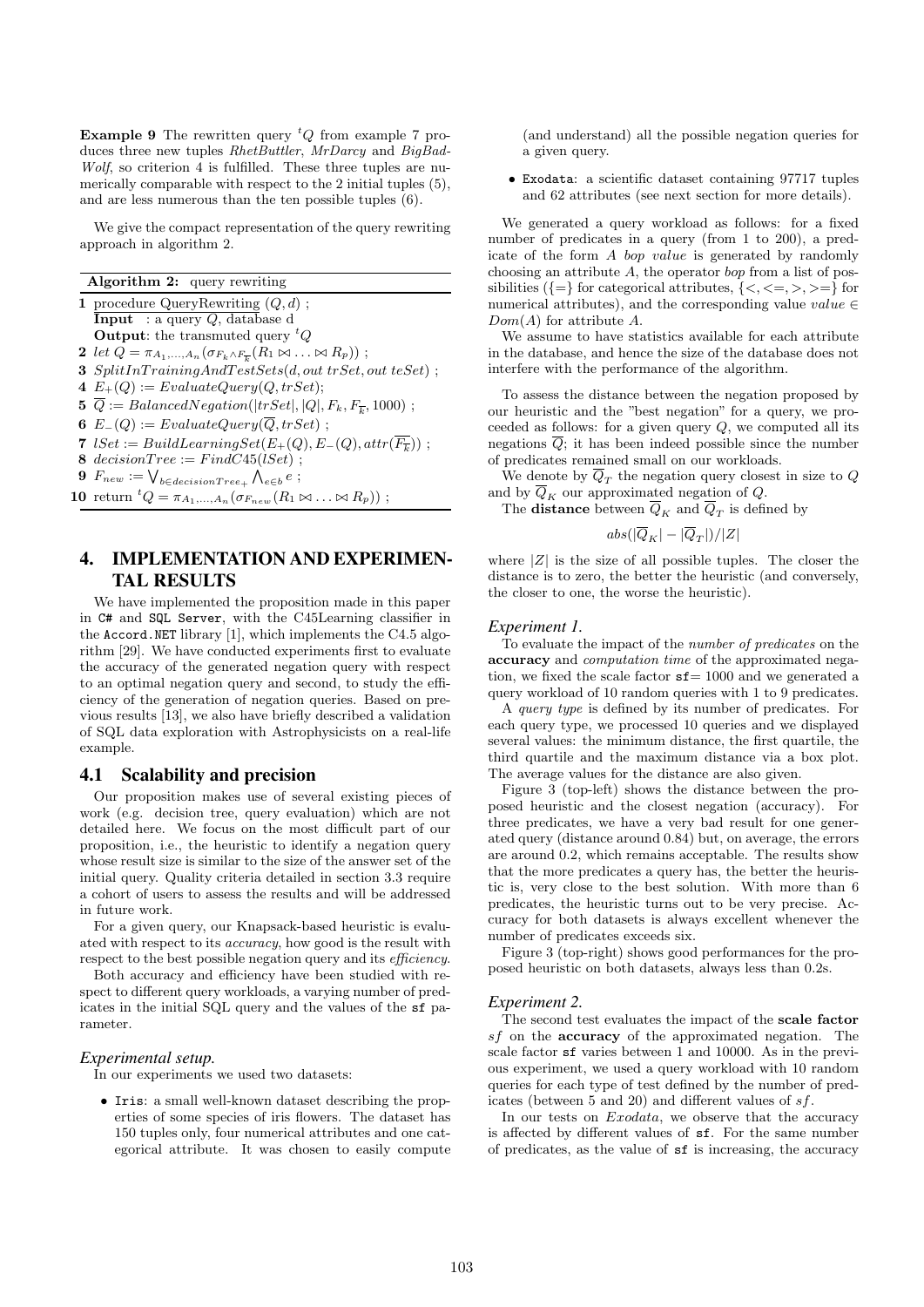

Figure 3: Impact of the number of predicates on the accuracy and computation time of the approximated negation w.r.t. Iris dataset (top) and Exodata dataset (bottom).

is also improving. Whenever the value of sf exceeds 1000, the heuristic behaves very well (distance gets closer to 0, see figure 4-left).

## *Experiment 3.*

As expected, the scale factor sf has an influence on the processing time. As seen in experiment 2, a greater value for sf allows a better approximation for the negation in our heuristic, but the search space increases. For a large number of predicates we execute the same tests only on the Exodata schema in order to estimate the overhead introduced by our heuristic in computing the negation for a given query. We observe that the processing time is increasing with the number of predicates in the original query and the value of sf (figure 4-right). However the processing time remains around 1 second for a query with 200 predicates and  $sf = 10000$ .

# 4.2 Validation with astrophysicists

We describe the validation conducted on an astrophysics database derived from the European project CoRoT<sup>3</sup> (COn-

vection, ROtation and planetary Transits), which studies star seismology and searches for extra-solar planets. CoRoT has observed for years the stars in our galaxy in order to study them and to discover planets beyond our solar system. A sample of the  $EXODATA<sup>4</sup>$  database was extracted into one table (EXOPL) with 97717 tuples and 62 attributes. A tuple represented a star and attributes included the position of the star, its magnitude at different wavelengths, the degree of its activity, etc. A special attribute Object described the presence of planets around the star - value p, the absence of planets - value E, or the lack of knowledge concerning possible revolving planets - NULL.

Most of the stars had not been classified, having the NULL value for the Object attribute. The objective was to obtain a set of stars that potentially harbor planets. We wanted to identify some conditions that allow to infer the presence of planets for stars that have not yet been studied, starting from the stars for which the presence or absence of planets has been confirmed. With astrophysicists, the initial query was thus very simple to identify:

 $\frac{3}{3}$ http://smsc.cnes.fr/COROT/

<sup>4</sup>http://cesam.lam.fr/exodat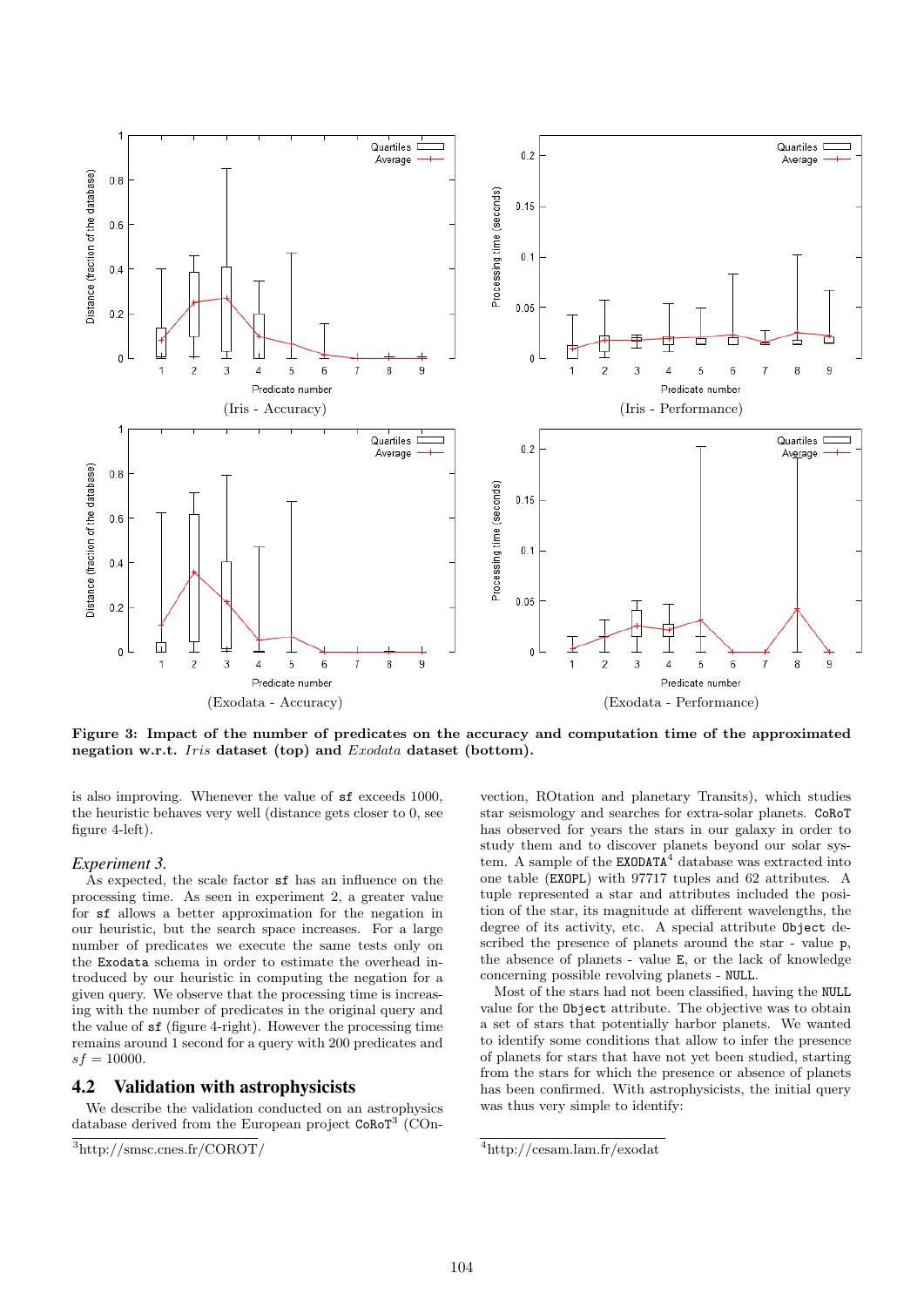

Figure 4: Impact of the scale factor sf on the accuracy of the approximated negation w.r.t. Exodata dataset (left) and the computation time overhead needed to find this negation on  $Exodata$  schema (right).

SELECT DEC, FLAG, MAG\_V, MAG\_B, MAG\_U FROM EXOPL WHERE OBJECT =  $'p'$ 

The negation query was straightforward to obtain (without the machinery introduced in this paper), simply by changing the condition to **OBJECT** =  $E'$  (see [13] for a detailed discussion). There were 50 positive examples (OBJECT =  $'p'$ ) and 175 counter-examples (OBJECT =  $\vec{E}$ ) among the 97717 tuples in the database. Discussions with astrophysicists emphasized different magnitude and amplitude attributes as pertinent attributes to learn on. They hold data concerning observed light under a variety of wavelength filters. Starting from this expert but easily exploitable information, we tried out, in a couple of minutes, several sets of attributes on which to learn. The expert selected attributes MAG\_B, AMP11, AMP12, AMP12, AMP13 and AMP14. The learning phase was then launched and generated a decision tree from which the following new condition was extracted: MAG\_B > 13.425 AND AMP11 <= 0.001717, easily leading to the following transmuted query:

SELECT \* FROM EXOPL WHERE MAG\_B > 13.425 AND AMP11 <= 0.001717

It is worth noting that such an SQL query had very little chance of germinating in the initial stage of data exploration. This new query identified 22% of the initial positive examples, 0% of the negative examples and 1337 new tuples. These new tuples, representing stars around which the presence of revolving planets has not been studied, could thus be priority study targets due to their proximity, in the data exploration space, to a subset of stars around which planet presence has been confirmed.

The new SQL query turned out to be itself interesting: it showed the detectability limits of current instruments: for magnitudes greater than 13.425, i.e., for dimmer stars, it's mandatory to have star variability amplitudes less than 0.001717, i.e., the light emitted by the star must have a small variability.

Astrophysics scientists have found our approach satisfactory and easy to use, all of them having basic knowledge in SQL. The proposed transmuted query was a contribution per se. The use of machine learning techniques behind the scenes for proposing new SQL queries was completely transparent for them and very much appreciated. Clearly, other validations with domain experts should be conducted to assess the interest of our approach for data exploration in SQL, but these first results were very encouraging.

# 5. RELATED WORK

Data exploration is a very active research field in databases, data mining and machine learning. This section is organized according to several themes, namely query exploration, recommendation-based exploration, query by output and whynot queries.

Query exploration [25] shows that the time spent to assemble an SQL query is significantly higher than the query's execution time, even for SQL experts and decent-sized data. This is even more true in discovery-oriented applications, where the user does not know very well neither the database (schema / content), nor exactly what she is looking for (the right / exact queries to pose). [25] proposes a set of principles for a guided interaction paradigm, using the data to guide the query construction process. The user successively refines the query considering the results obtained at each iteration in order to reach a satisfactory solution.

[20] theorizes a new class of exploration-driven applications, characterized by exploration sessions with several interlinked queries, where the result of a query determines the formulation of the next query. [10] also talks about interactive data exploration applications characterized by human-in-the-loop analysis and exploration. It advocates the need for systems that provide session-oriented usage patterns, with sequences of related queries, where each query is the starting gate for the next one.

Query morphing [21] proposes a technique in which the user is presented with extra data via small changes of the initial query. By contrast, our solution exploits the examples and counter-examples sets obtained from the user's initial query, to obtain a new query via rules learned from these sets. We believe it is most of the time quite difficult to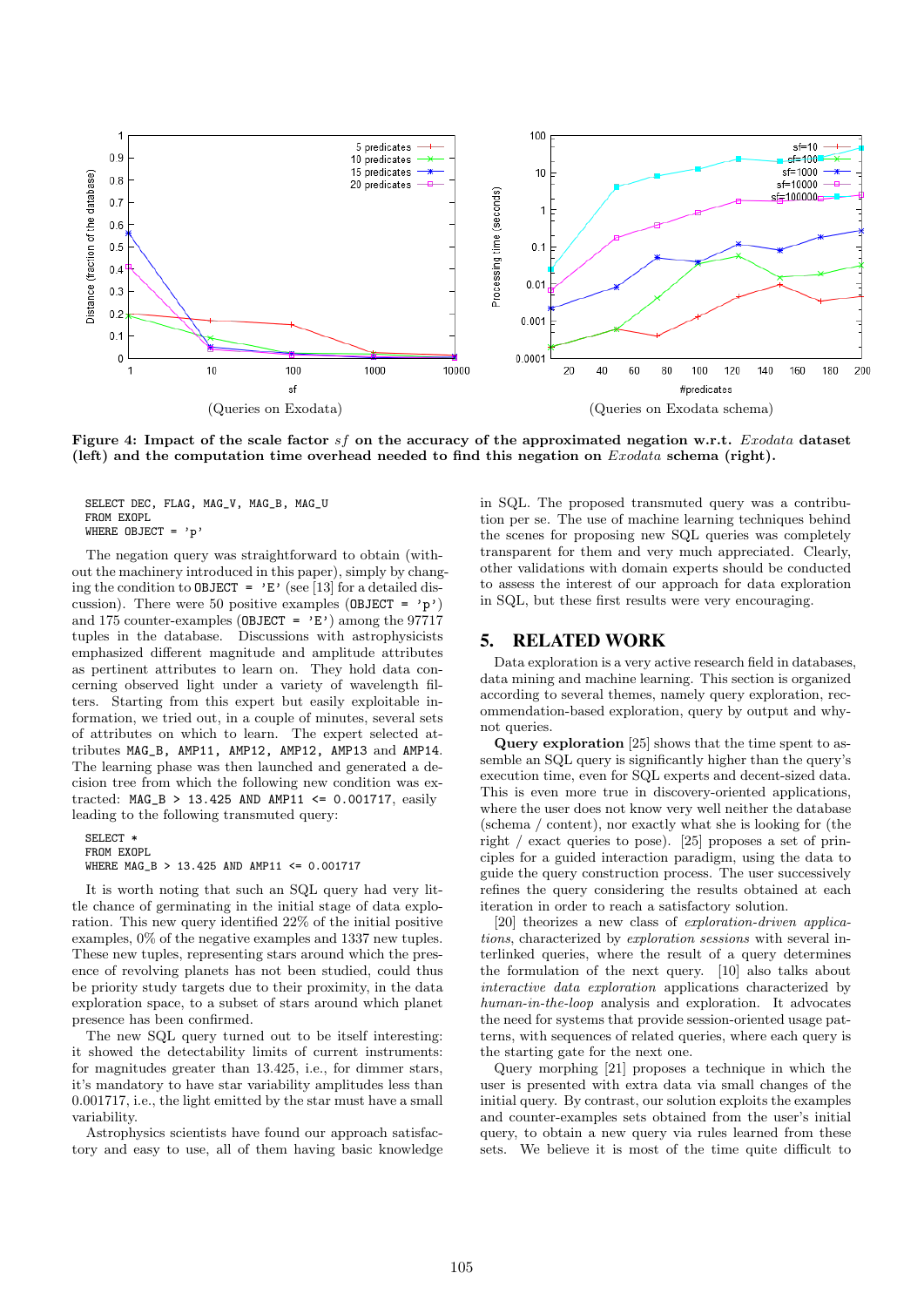define small modifications for a given SQL query.

Some database exploration approaches are based on manual labeling of examples and counter-examples [34, 8, 30, 14, 23], on which machine learning approaches are eventually used to generate queries. Manual labeling has two main drawbacks: it is quickly tiring for the user, reducing system interactivity, simplicity and attractiveness; and it is far from trivial when the user does not know the data very well (frequently the case in an exploration task) or if the labeling criteria are complex (again, frequently the case, otherwise the user could probably obtain the data with a simple query).

Recommendation-based exploration [17] describes a template-based framework that recommends SQL queries as the user is typing in keywords. A top-k algorithm suggests queries derived from the queryable templates identified as relevant to the keywords provided by the user, based on a probabilistic model. The QueRIE framework [16] uses Web recommendation mechanisms to assist the user in formulating new queries. A query expressed by a user is compared with similar queries in the system log and a set of recommendations are proposed based on the behaviour of other users in a similar context. [6, 5] help the user formulate quantified, exploratory SQL queries. SnipSuggest [22] provides users with context-aware SQL query suggestions based on a log of historical queries. [15] assists the user in the exploratory task by suggesting additional YMAL items, not part of, but highly correlated with the results of an original query. It exploits offline computed statistics to identify subtuples appearing frequently in the original result, then builds exploratory queries, guiding the user to different directions in the database, not included in the original query. While we also make use of common statistics maintained by the optimizer, we incur no overhead by computing any other statistics. The entire process of aiding the user formulating her queries unfolds online.

Query by output solutions find a query that produces the data specified by the user, no more, no less. [31] finds an alternative path in the schema whose corresponding query produces the same data; an initial query may or may not be specified. The reformulated query in our approach does overlap the initial one to some extent, but is not equivalent to it. Similarly, [33] finds a join query, given its output, using arbitrary graphs. By contrast, [30] searches for a minimal valid project-join query starting from a few example tuples specified by the user. The generated query is expected to produce extra tuples, just like in our approach. The approach is however based on the user manually introducing example tuples. Likewise, [28] discovers queries whose answers include user-specified examples, for sampledriven schema mapping. [27] follows a similar approach to [30], but generates and ranks multiple queries that can partially contain the input tuples supplied by the user.

Why-not queries A database exploration approach tries to explain why a query on a database does not return desired tuples in the response, initially proposed in [11]. The framework proposed in [11] identifies the components from the guery evaluation plan responsible for filtering desired data items. This approach has been studied for different types of queries, as for reverse top-k queries [18]. As an alternative idea, the data provenance may be useful in our context by explaining why some tuples are included in the proposed exploration [9].

# 6. CONCLUSION AND DISCUSSION

In this paper we presented an approach that shows to be very promising in tackling one of the Big Data challenges: formulate SQL queries that correspond to what the analyst searches for and that efficiently execute on data of huge size. Starting from a query issued by a non-expert user, we explore the space of corresponding negation queries and we choose the one whose result size is as close as possible to the initial query's result size using a Knapsack-based heuristic. We then obtain a balanced set of examples and counterexamples that can feed a decision tree learning process. The learned model allows to directly rewrite the initial query using the obtained rules. This new transmuted query returns results that are similar to the initial query's ones, while also producing new tuples, which again are similar to the ones returned by the initial query. Such a form of diversity would have been practically impossible to achieve without the help of machine learning to formulate the query.

The user can also assess the global quality for the rewriting of her query, using diverse criteria that compare for instance the percentage of the new data obtained, or the number of tuples from the initial query that are retrieved. She can thus quickly evaluate the direction of her exploration, without having to first interpret the data she obtains for each query.

We have implemented and conducted several experiments to evaluate the main technical contribution of the paper, i.e., the Knapsack-based heuristic. Results are quite promising both in term of accuracy and performance. Preliminary validation results obtained on an astrophysics dataset with a simpler version of our current prototype [13], that automatically obtains a negation query from an initial so-called discriminatory query, are promising and open the way for an extensive experimental study.

The transparent integration of learning techniques with SQL is a significant change in scientists' way of working. The user just explores the data by posing questions in the golden SQL query language, both easy to use and intuitive. The user could therefore focus on the science part instead of the computational one. She does not have to switch between various systems and to re-load data several times, rending the exploration process "seamless".

A large number of possibilities has been opened up by this approach. We can easily imagine its extension to other types of SQL queries or to evaluate the scalability on very large datasets. We can also extend this work to pattern mining based on declarative languages like RQL [?], or, more generally, to all pattern types. For a given hypothesis (or pattern or query), the notion of examples and counter-examples seems to be relatively universal. This type of approach could thus play an interesting role in Big Data exploration in the years to come.

Acknowledgments: This work has been partially supported by Petasky and QualiSky projects under the CNRS Mastodon program. We thank the anonymous reviewers for their valuables remarks and Fabien Rouge and Christian Surace for their feedbacks on preliminary version of this work.

# 7. REFERENCES

- [1] Accord .NET Framework. http://accord-framework.net/.
- [2] Large Synoptic Survey Telescope. http://www.lsst.org//. [Online; accessed 11-Dec-2016].